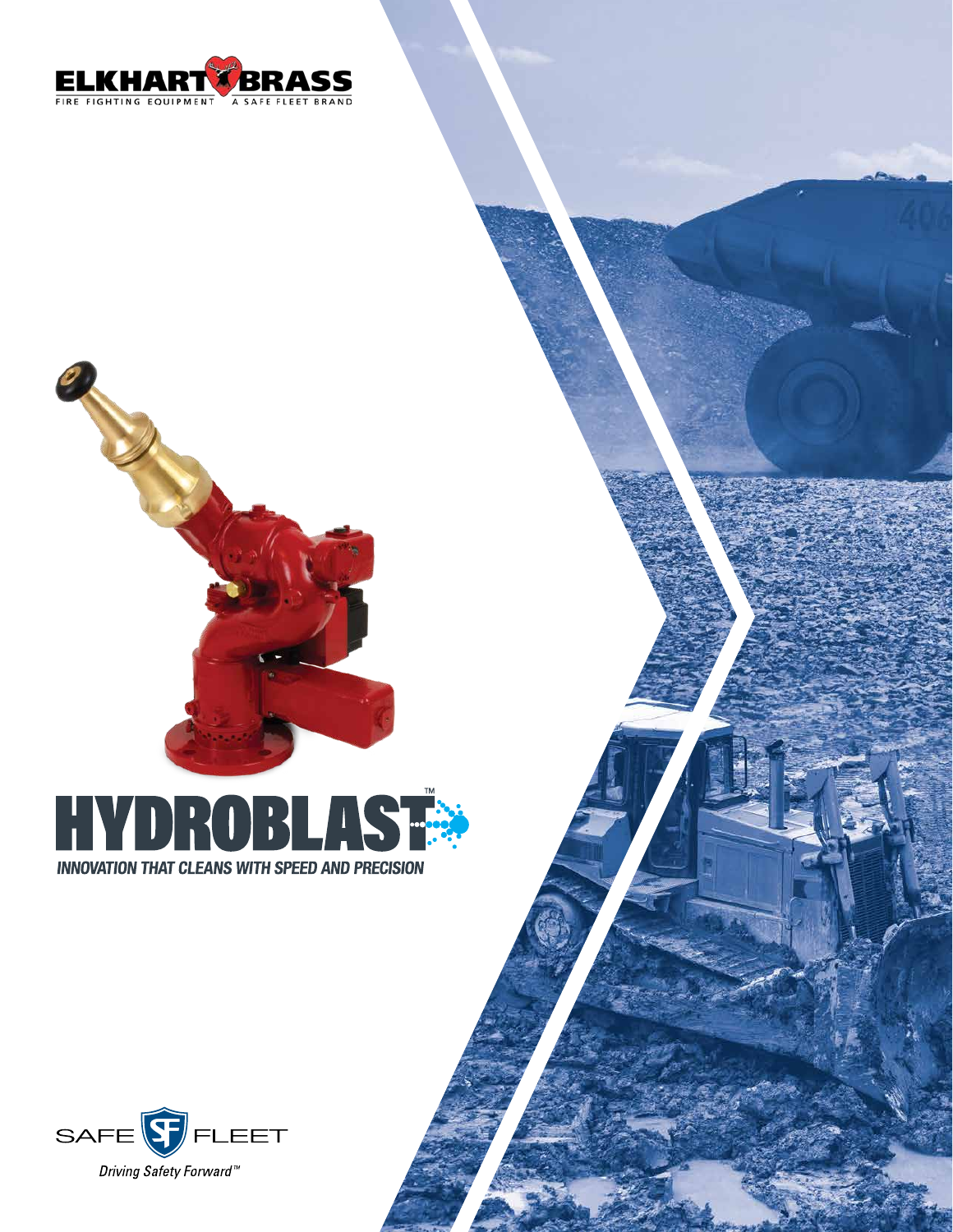The Elkhart Brass fully automated remote controllable and configurable HydroBlast monitor is designed to provide the flexibility and reliability required for automatic mining vehicles and equipment washdown, aircraft wash and non-classified location fire suppression applications. Designed for frequent, repeated and multi-spray pattern applications, the HydroBlast is equipped with seal and bearing designs that provide ultimate protection against fine mining dust and water ingress to ensure durability.

In addition, the HydroBlast system offers programming and configuration flexibility that enables customers to choose from utilizing the HydroBlast remote control system or using customer plant PLC control unit to control the functions of the HydroBlast system.

- **Automatic activation of recipe via** asset tag
- **Local joystick control for recipe creation**
- § Modular expandable
- § Networkable via Internet IP, Modbus TCP, CANbus, Bluetooth and Bluetooth low energy

The HydroBlast system is feature rich and offers the industry's most cost efficient and reliable solutions in its class.

- **Optional SS protective cage to protect** against fast moving ore
- § Corrosion resistance silicon bronze construction
- § Industrial grade bearings
- Industrial grade seals
- § Protective motor covers
- **Protective bumper to protect nozzle** against impact

### **Durability**

- § Heavy duty cycle motors
- Thrust bearing design
- § Industrial grade bearings
- Industrial grade seals
- § IP68 rated monitor

#### **Safety**

- § Mechanical stop limits
- § Programmable stops
- § Absolute positioning sensing

#### **Configurable**

- § Field programmable
- § Learn feature via joystick operation
- § Customer defined wash sequence

#### **Versatile**

- Chute cleaning
- § Damper bin cleaning
- § Reclaimer cleaning
- § Conveyor belt cleaning
- Mining vehicle washdown
- § Rail cars washdown
- § Lumber mills
- § Construction equipment washdown
- Dust mitigation
- **Arena fire protection**
- Stadium fire protection
- § Convention center fire protection
- § Waste recycling plant fire protection
- § Waste treatment overflow tank cleaning

#### **Built to Last**

## **Ease of Install & Service**

- § Low profile easy to install
- § Event log
- **Real time troubleshooting instructions**
- **Automatic event driven email notification**
- § Remote diagnostics

#### **Performance**

- § 50-700GPM (180 to 2550 LPM) flow rate
- § Max operating pressure: 250psi (17 bar)
- § Oscillation range
- § Vertical Oscillation: -45º to +90º
- § Horizontal Oscillation: 350º
- § Stream reach: Up to 271 ft (83m)
- § 0-0.25º Positioning accuracy
- **Absolute positioning feedback**
- § Ambient temp rating: -13ºF to 149ºF (-25 $\mathrm{^{\circ}C}$  to 65 $\mathrm{^{\circ}C}$ )
- § Ingress protection rating: IP68



# **Automated Remote Control Monitor System**

# **Applications**

Dust Mitigation Applications Mining & Construction Equipment Cleaning Mining Fire Protection Applications

HydroBlast Monitor

#### HydroBlast CAN to Ethernet IP Gateway



HydroBlast Remote Control Unit

Thrust rods and bearings reduce wear on joints to improve life cycle and durability.